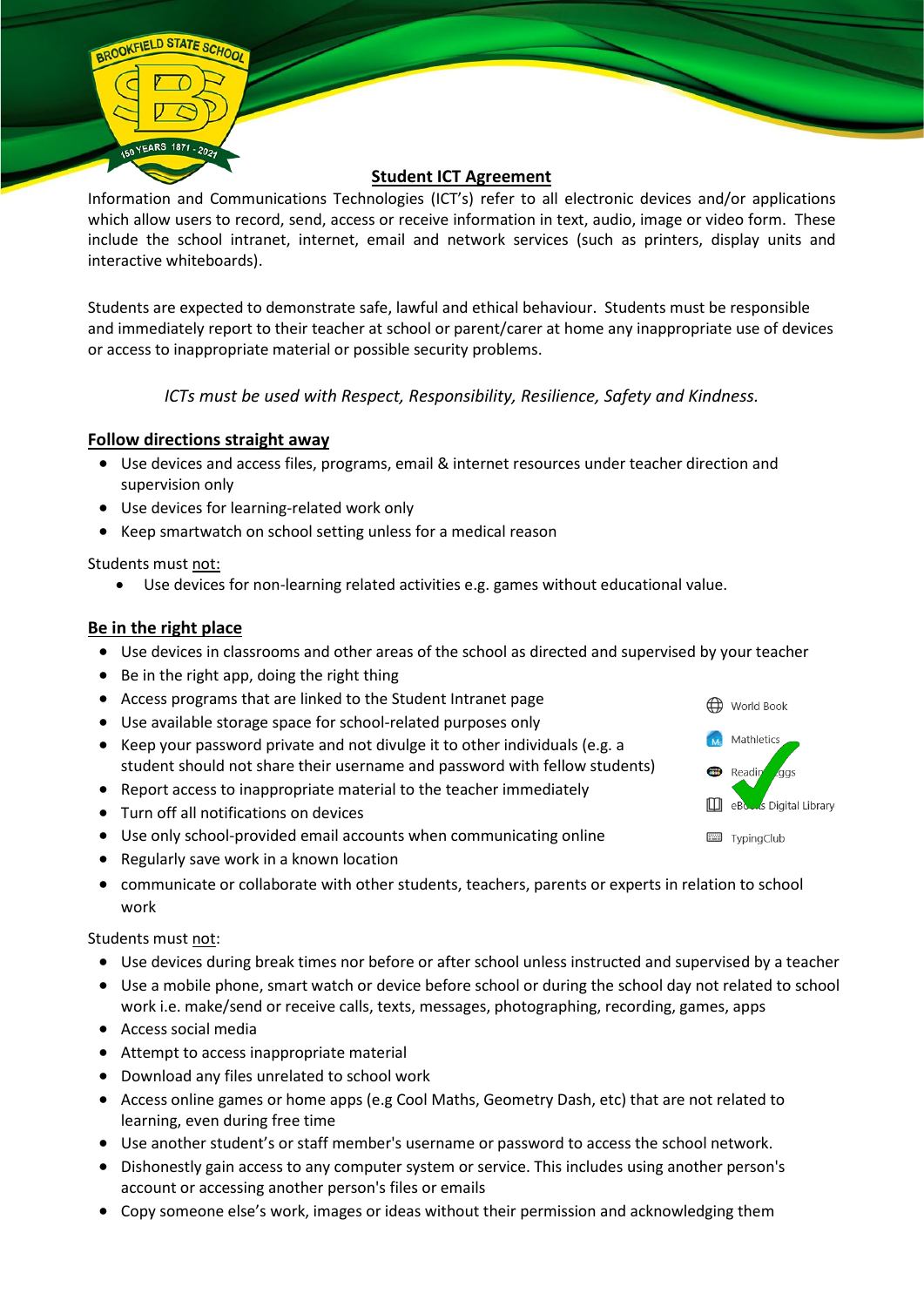

### **Keep hands and feet to ourselves**

• School devices may be shared but not BYOD devices

#### Students must not:

- Touch or interfere with other students' devices
- Damage devices in any way, including removing keys
- Make deliberate attempts to destroy data by deleting files, changing work of others on OneNote, hacking, spreading computer viruses or any other means

#### **Listen and speak in a friendly way**

- Be courteous, considerate and respectful of others
- Use the same manners when typing to people as you would when speaking to people
- Use sentence case NOT ALL CAPS
- Use spell check and check that what you have written makes sense

#### Students must not:

- Download, distribute or publish offensive messages or pictures
- Use obscene, inflammatory, racist, discriminatory or derogatory language
- Take part in online chats, discussion groups or mailing lists without teacher permission
- Engage in any illegal act, such as threatening the personal safety of others
- Bully or harass others
- Post or respond to chain letters or engage in spamming
- Forward an email that was sent to you privately without the permission of the person who sent it, unless you are sending it to your parent or teacher

#### **Care for others, objects and the environment**

- Take care of devices and cabling, keeping them neat, tidy and safe
- Store devices in the designated place, return devices to the designated place
- Always carry devices around the school in their protective covers
- Have a fully charged device at the start of the school day
- Understand that copying software, information, graphics or other data files may violate copyright laws without warning and be subject to consequences within and beyond school.

#### Students must not:

- Put water bottles on desks with devices
- Stack devices on top of each other in places other than the designated storage space
- Leave cabling in a way that may cause others to trip or pull the device off the table
- Share their own or others' personal information and/or images which could result in risk to themselves or another person's safety
- Deliberately waste printing and internet resources
- Damage computers, printers or network equipment
- Commit plagiarism or violate copyright laws
- Knowingly download viruses or any other programs capable of breaching the department's network security